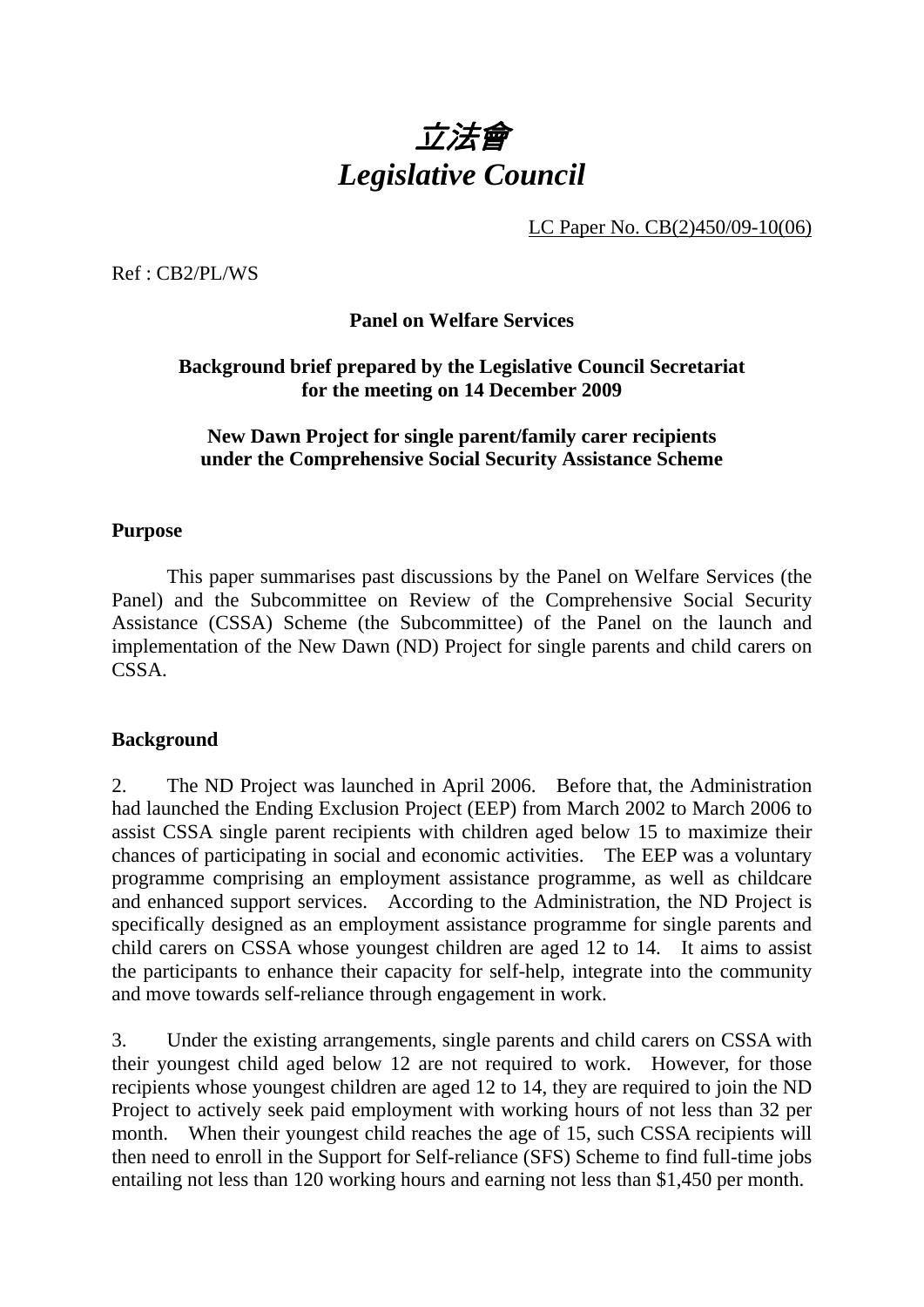#### **Review of arrangements for single parent recipients under the CSSA Scheme**

4. At its meeting on 24 May 2005, the Subcommittee was briefed on the Administration's initial review of the arrangements for single parent families and the options to help single parents on CSSA move towards self-reliance and reduce the risk of social exclusion through engagement in work. The Administration recommended that $-$ 

- (a) single parents on CSSA with the youngest child aged six to 14 would be required to seek at least part-time employment. The same requirement would apply to family carers who claimed CSSA on grounds of the need to look after young children. In this connection, it recommended that –
	- (i) the Social Welfare Department (SWD) would seek a Lotteries Fund grant to run a pilot scheme enforcing the part-time work requirement for single parents and child carers on CSSA with the youngest child aged six to 14, and provide them with co-ordinated employment assistance and other child care support services to help them find work and overcome barriers to work;
	- (ii) EEP should be phased out; and
	- (iii) SWD should commission non-governmental organizations (NGOs) to run basic skills and skills-upgrading training programmes/courses in the form of Intensive Employment Assistance Projects (IEAPs) or with grants from the Lotteries Fund for not-job-ready single parents with young children;
- (b) no change would be made to the eligibility criteria for the standard rates for single parents, but the single parent supplement would only be paid to single parents earning at least \$1,430 a month and with at least one child aged below 15; and
- (c) no change would be made to the provision of disregarded earnings, pending the results of a separate review to be conducted during 2005.

5. The Subcommittee considered the proposal unacceptable having regard to the special difficulties faced by single parents in finding employment and the inadequacy of after school care support services for these single parents. The Subcommittee also objected to the proposed arrangement of deducting \$200 from the CSSA payments if the single parents and family carers failed to comply with the mandatory requirement to work. In view of the special needs of single parent families, the Administration should let single parents decide when they were ready to seek employment. The Subcommittee expressed unanimous opposition to the proposed scheme at the meeting on 24 May 2005.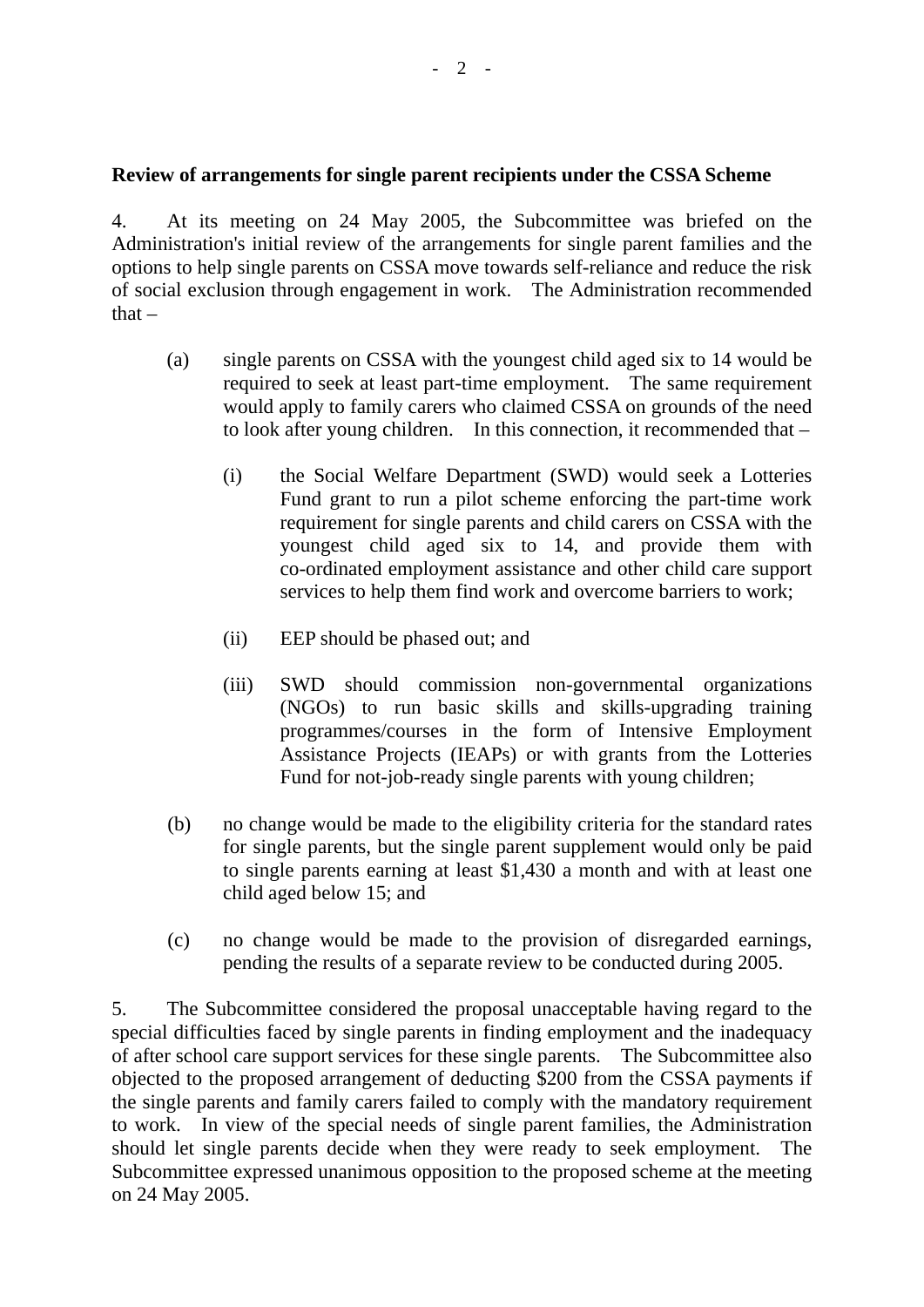6. In the light of the comments of the Subcommittee, the Administration revised its proposals to require only single parents and child carers on CSSA with the youngest child aged 12 to 14, instead of six to 14, to seek at least part-time employment (i.e. jobs entailing not less than 32 hours' work a month). In addition, there would be no change to the existing arrangements for the single parents supplement, and a package of arrangements consisting of a mandatory employment assistance programme specifically for single parent recipients, and basic skills and skills upgrading training would be launched by SWD to help these people to find work. The Subcommittee discussed the revised proposals at three subsequent meetings on 22 July, 31 October and 22 November 2005.

7. The Administration advised that in response to the call for more employment support for single parents and family carers with no or limited work experience, a ND Project (which was a trial Employment Assistance Project including 20 IEAPs with a \$30 million funding support from the Lotteries Fund) would be launched for a period of 18 months commencing from April 2006. The Administration stressed that the sole reason for requiring single parents and family carers with the youngest child aged between 12 to 14 to seek employment was to help them achieve self-reliance. No single parents/family carers would be penalised if they made genuine efforts to find employment. Exemptions from seeking employment would be allowed where justified, for instance, the recently bereaved, those who had recently been victims of domestic violence and those who had to care for disabled family members.

8. The Subcommittee, however, maintained the view that the Administration should abort the proposal as there were not enough part-time jobs in the market suitable for these single parents and family carers on CSSA. The Subcommittee requested the Administration to revise the proposals to help single parents and family carers achieve self-reliance by taking into account participation in voluntary work. Members also considered that training should be regarded as reasons for exemption to seek employment, and that single parents and family carers should be encouraged, rather than forced, to seek employment.

9. Notwithstanding the Subcommittee's repeated request for aborting the proposals, the Administration advised that the ND Project would be launched as proposed, and a review of the Project would be conducted at the end of the 18-month implementation period. The Subcommittee expressed grave disappointment at the Administration's decision in taking forward the proposals. Two motions were passed at the meetings on 31 October and 22 November 2005 to condemn the Administration for ignoring the views of the Subcommittee, and for insisting on bypassing the Legislative Council (LegCo) in the implementation of the ND Project and disregarding the interests and well-being of single parent families. The motions also reiterated that the Government must abort the Project.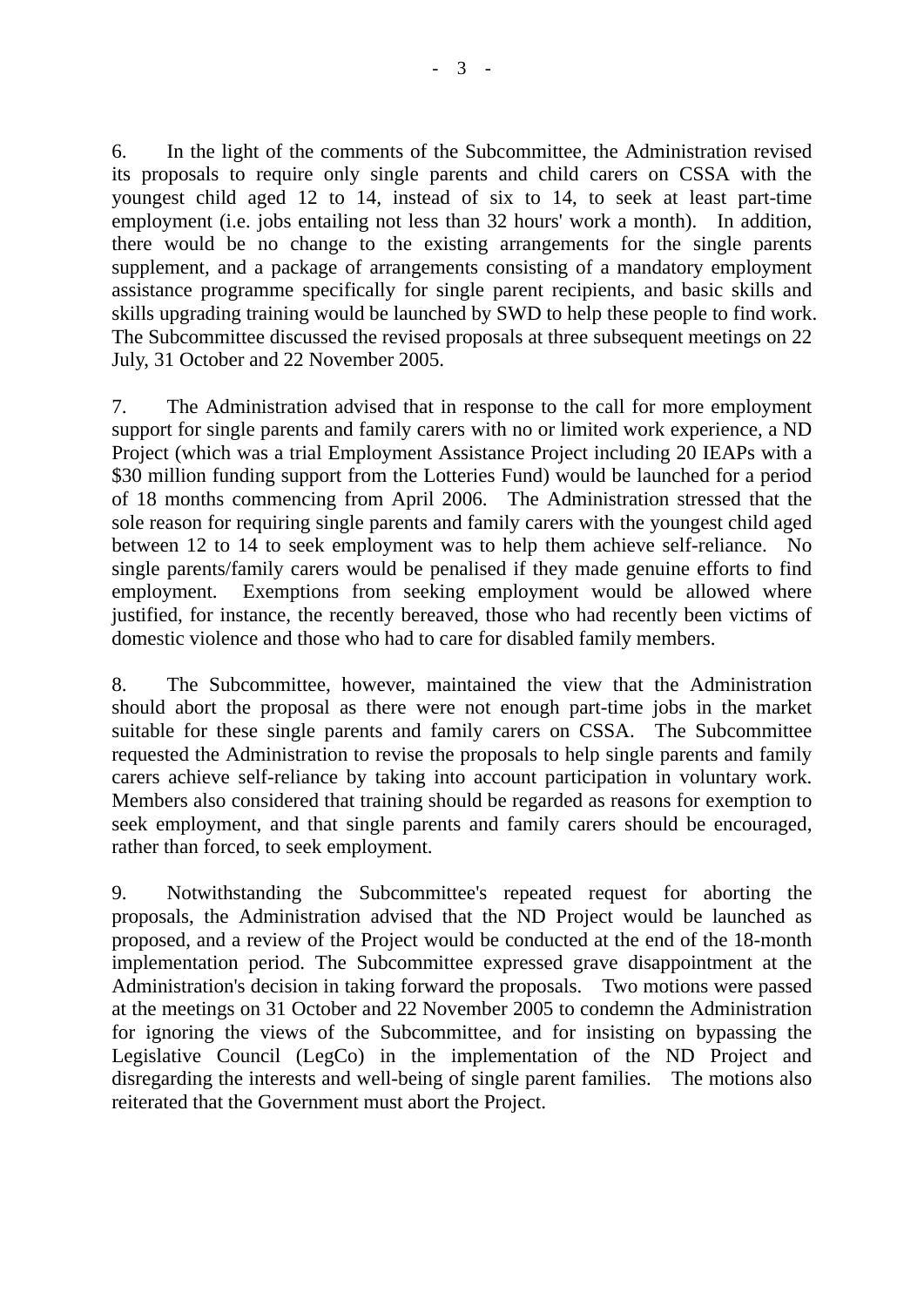## **Launch of the ND Project**

10. With a \$30 million funding support from the Lotteries Fund, the ND Project was launched in April 2006 for a period of 18 months. It included personalised employment assistance provided by SWD staff to help participants overcome work barriers and secure paid employment as early as possible, and ND IEAPs organized by NGOs to provide tailor made employment assistance services including basic skills and skills upgrading training to equip those participants with no or limited work experience.

11. According to the Administration, as at end March 2007, a total of 7,886 participants had joined the ND Project. Of these, a total of 2.215 participants secured paid jobs, with 836 taking up full-time paid employment and 1,379 part-time paid employment. The success rate was about 28%. The number of participants who eventually left the CSSA net after successfully securing employment was 158. The participants who successfully secured employment mainly worked as cleaners, services workers, shop sales, domestic helpers and in other elementary occupations. The average monthly wage was \$4,400 for full-time employment and \$1,600 for part-time employment.

## **Evaluation study on the ND Project**

12. SWD commissioned the Department of Social Work and Social Administration, The University of Hong Kong (HKU) to conduct an evaluation study of the ND Project. The research team commenced its work in August 2006. The Administration issued the findings of the evaluation study of the ND Project for single parents and child carers on CSSA (the Study) on 31 May 2007. The Panel discussed the Study with the Administration and received views from deputations at the meetings on 3 and 27 July 2007.

13. Members were advised that the survey was conducted from November 2006 to March 2007 with 1.685 targeted participants interviewed. Amongst them, 63.6% were single parents and 36.4% child carers. Members were further advised that the Study showed that nearly half of those participating in the ND Project found at least a job within half a year. Over 85% of these successful job-seekers took up the offer and most of them (91.8%) were still working at the time of interview. The recommendations set out by the research team were as follows –

- (a) the ND Project (i.e. the employment assistance programmes/ND IEAPs) should be continued;
- (b) more sharing of experiences and good practices among staff working in the ND Project would be helpful;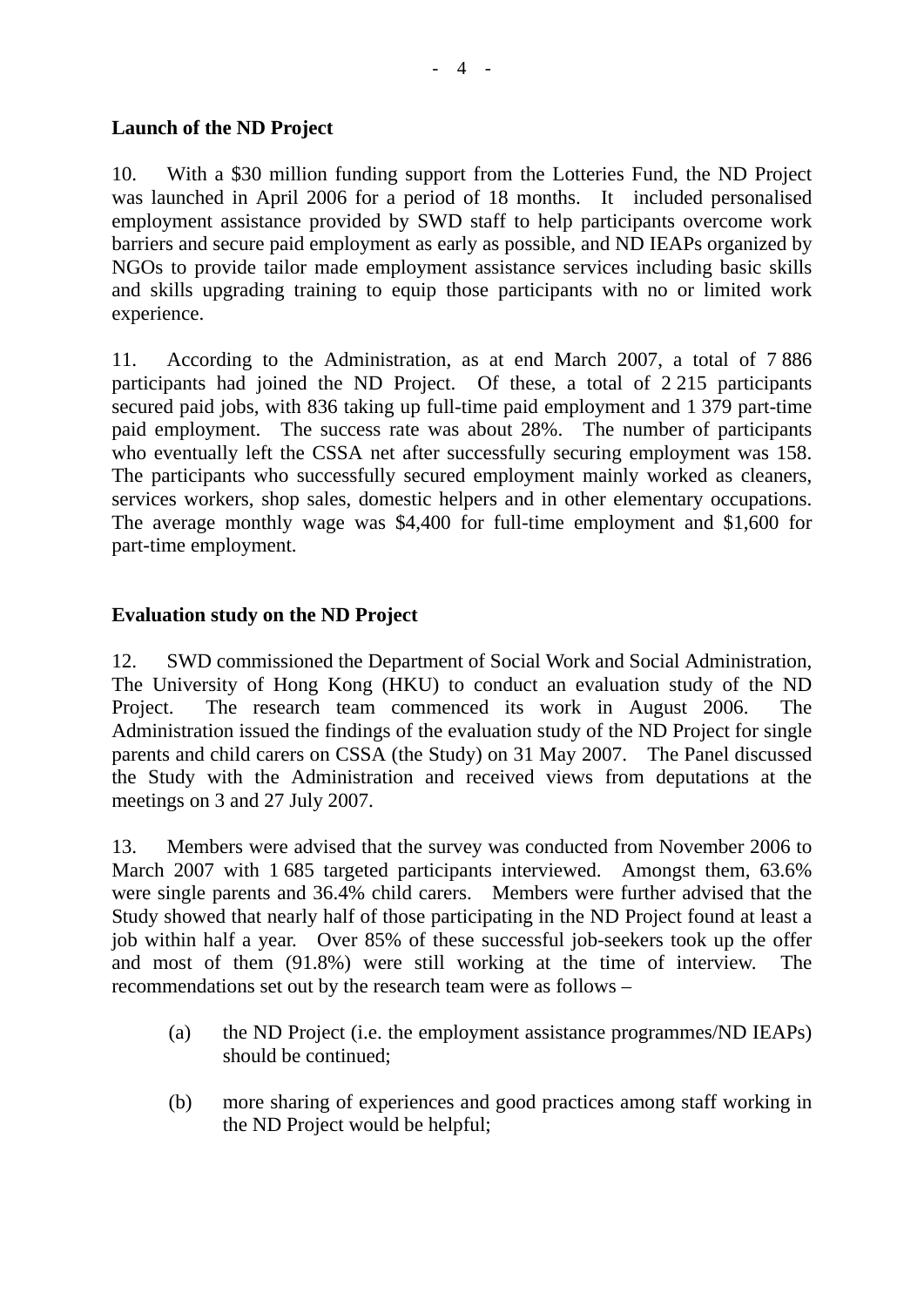- (c) the level of sanction could be increased by doubling the amount every half a year until it reached the limit of \$800 per month. The amount of sanction could also be administered as a percentage of total CSSA payment received if administratively feasible;
- (d) apart from the requirement to seek employment actively, participants could be required to participate in job attachment or training to increase their employability;
- (e) the working hour requirement for those with youngest child aged between 12 and 14 could be gradually increased to 80-100 hours per month;
- (f) for those with youngest child studying in primary school and aged between six and 11, they should start joining the ND Project. However, the working hour requirement could be less than 60 hours per month; and
- (g) special considerations should be made for the targeted participants living in Tin Shui Wai where the employment rate of the participants had been low.

14. The Administration advised that the Social Welfare Advisory Committee (SWAC) had a preliminary discussion on the findings of the Study, and suggested that the consultant should enrich the Study by conducting case studies over a longer period and providing analysis for further discussion. Having regard to the favourable response of the ND Project and positive findings and recommendations made in the evaluation study, the project would be continued in its existing mode of operation for 30 months pending the further studies to be undertaken by the Study Team of HKU and the Administration.

15. Members expressed grave concern about the recommendations of the Study to raise the level of sanction and the working hour requirement. They pointed out that many single parents and child carers on CSSA were willing to work, but the number of jobs available for single parents and child carers was limited because of the need to take care of their families. Moreover, the average monthly wage (\$4,400) for full-time employment fell below the wage levels for cleaning workers used under the Wage Protection Movement. Members took the view that concrete measures should be introduced to assist these CSSA recipients to overcome barriers to work and to ensure that they could receive reasonable wages when seeking employment. In these members' view, the most effective way to assist these CSSA recipients to move towards self-reliance was to offer tailor-made training programmes for them and upgrade their skills and employability. In addition, the Administration should foster the development of social enterprises to provide more job opportunities for them.

16. The Administration advised that the average hourly rates of jobs secured by the ND Project participants were comparable to the wage level to which reference was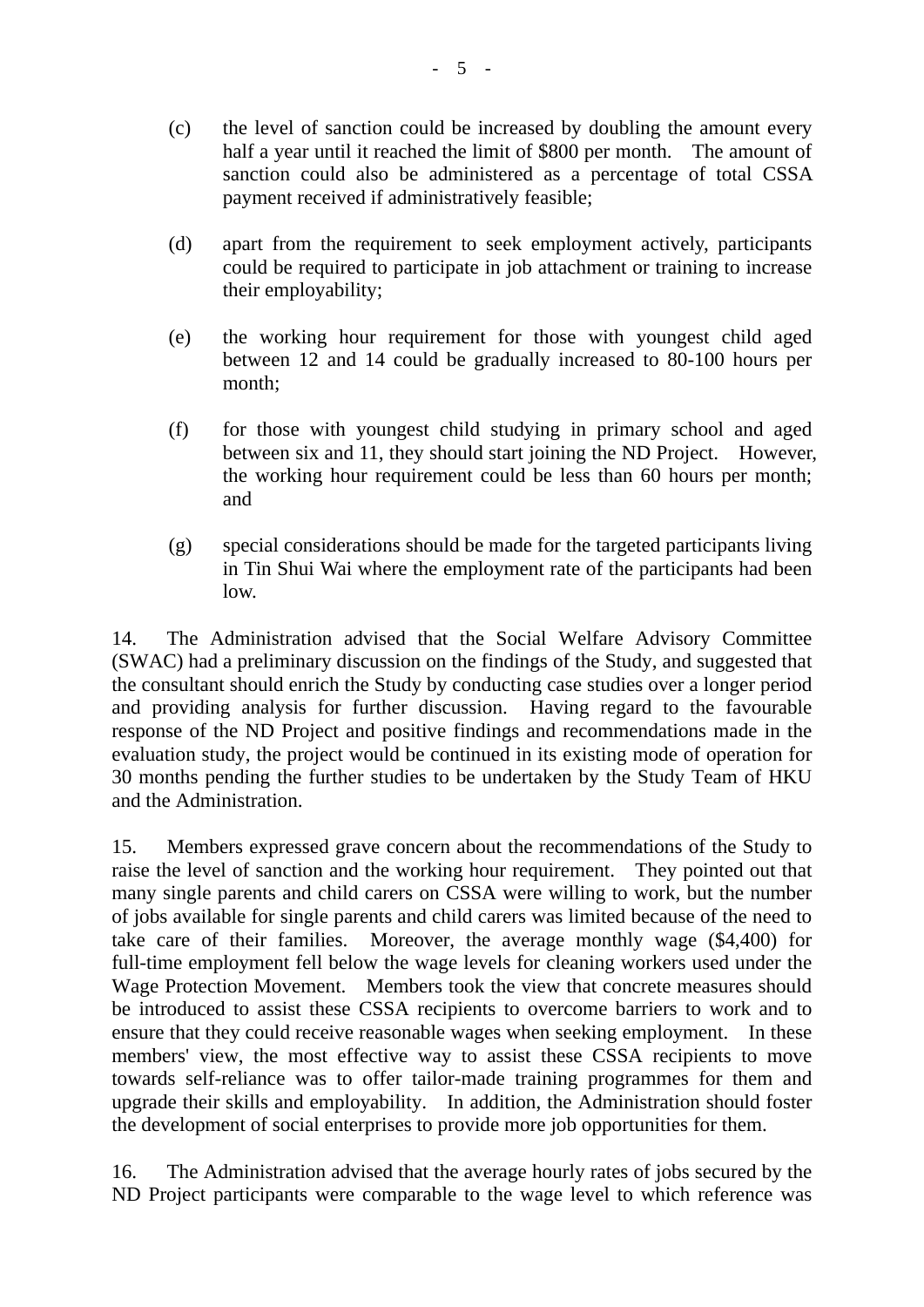made under the Wage Protection Movement and were considered reasonable. Some participants received lower wages because they took up part-time jobs. The Administration further advised that SWD had commissioned NGOs to operate ND IEAPs under the ND Project to provide tailor-made employment assistance services including basic skills and skills upgrading training to equip ND Project participants with no or limited work experience. The Administration considered that the initial outcomes of ND IEAPs were encouraging.

17. Members also expressed concern about the requirement of working not less than 32 hours under the ND Project. Having regard to the difficulties faced by single parents and child carers in finding jobs, some members suggested that performing voluntary work and attending training courses should be regarded as satisfying the work requirement under the ND Project.

18. The Administration explained that single parents and child carers on CSSA joining the ND Project were only required to seek paid employment with working hours of not less than 32 hours per month, i.e. an average of one to two hours per day, irrespective of the wage levels. It was considered that the ND Project participants could strike a proper balance between working and taking care of their families.

19. Members were also advised that about 10,000 CSSA recipients had been exempted from joining the ND Project for various reasons, such as having the need to take care of their vulnerable family members. Among the some 12.000 single parents and child carers on CSSA who had no good reasons for exemption, only 8,000 had joined the ND Project. In other words, about 4,000 single parents and child carers had their monthly CSSA payments deducted by \$200 due to refusal to join the ND Project. Members were also advised that \$200 would not be deducted from the CSSA payments of single parent CSSA recipients if they had made genuine efforts in seeking employment.

20. Members considered that the Administration should study the underlying reasons why some single parent CSSA recipients chose not to join the Project. While expressing support for the direction of encouraging single parents and child carers on CSSA to move towards self-reliance, members took the view that the Administration should allow the recipients to decide when they were ready to seek employment. Pending further studies to identify the barriers to work faced by single parents and child carers on CSSA, the Administration should suspend the punitive measures on the CSSA recipients for not joining the ND Project. The Administration explained that taking into account the need to conduct further studies and avoid conveying a misleading message to CSSA recipients that the work requirement would be removed permanently, the Administration considered it inappropriate to make any major changes to the ND Project at the moment. Moreover, in the light of the experience of EEP launched between 2002 and 2006, the participation rate of single parents and child carers would be low if the programme was made voluntary.

21. A motion was passed unanimously at the meeting held on 27 July 2007 urging the Administration to abolish the punitive measures in the ND Project and follow a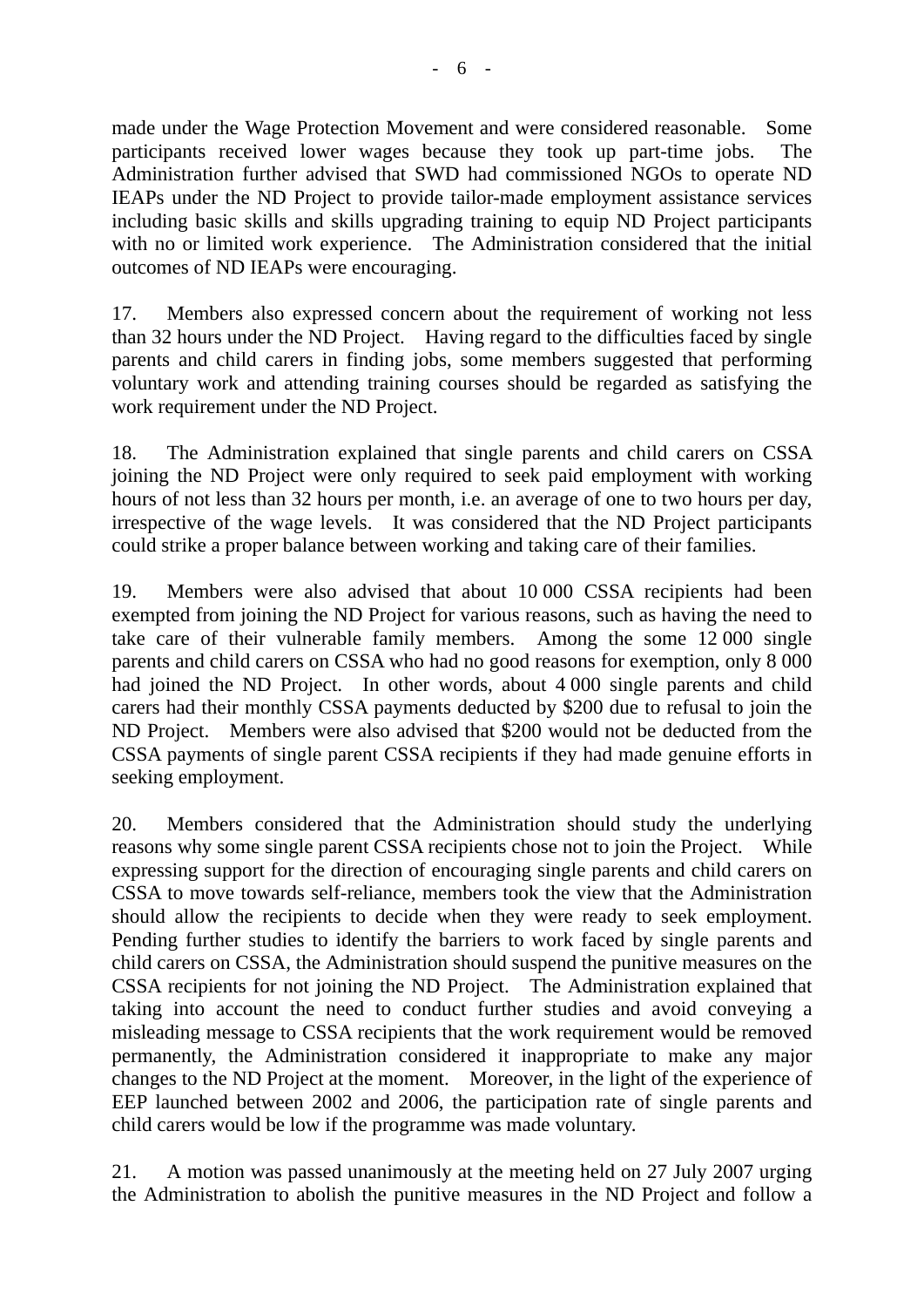direction of encouragement and training to help participants to find jobs, as well as objecting to the recommendations in the Study report concerning enhanced punishment and requiring single parents taking care of children below the age of 12 to join the Project.

22. The Administration advised that the Study Team was finalizing the findings of the Study and would conduct further researches to enrich the Study. The terms of reference of the Study included analyses on the reasons why some single parents and child carers on CSSA chose not to join the Project and the improvement measures which should be introduced to facilitate their job-seeking efforts. The Administration stressed that it had no established position on the findings and recommendations made in the evaluation study. It would continue with the ND Project in its existing mode of operation for 30 months. In the meantime, further studies and analyses would be conducted as suggested by SWAC. The Administration would revert to the Panel once it had come up with any proposals on the mode of operation of the ND Project.

## **Relevant papers**

23. A list of relevant papers is at the **Appendix**. Members are invited to access the LegCo's website at http://www.legco.gov.hk/ for details.

Council Business Division 2 Legislative Council Secretariat 8 December 2009